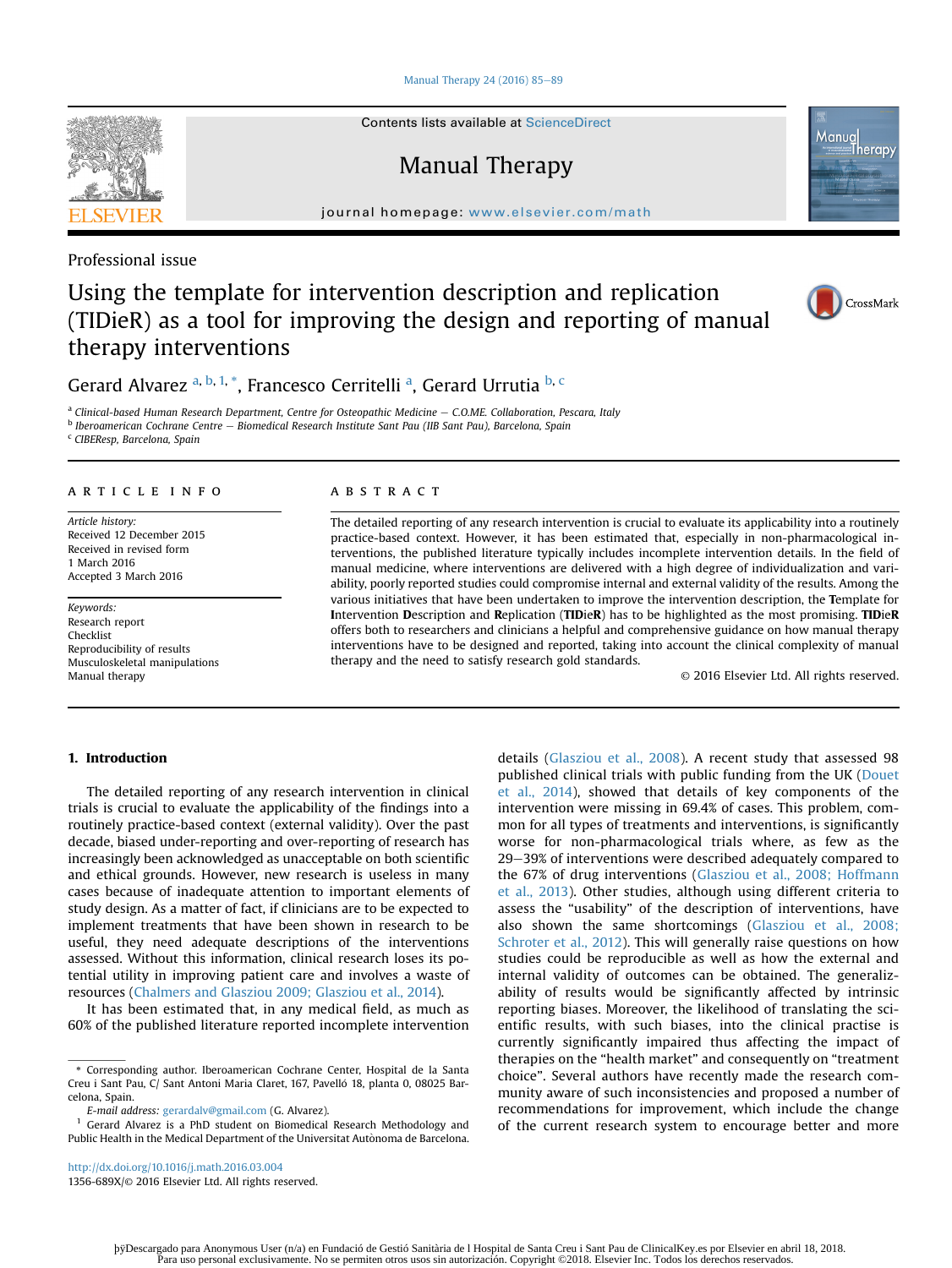complete reporting ([Glasziou et al., 2014](#page-3-0)), focussing in particular on interventions ([Hoffmann et al., 2014\)](#page-3-0).

In fact, over the last 20 years, a set of general guidelines have been developed to promote a better and more consistent reporting of research. Between 1996 and 2010, the Consolidated Standards for Reporting Trials (CONSORT) statement and its revised versions were published to significantly improve the quality of clinical trials reporting in scientific journals [\(Plint et al., 2006\)](#page-4-0). Indeed, focussing on intervention details, the CONSORT Statement evolved from the inclusion of one general item (CONSORT 2001 revised), to a larger and more detailed item in the 2008 extension of CONSORT for Trials Assessing of Non-pharmacologic Treatments [\(Boutron et al., 2008\)](#page-3-0) and the 2010 guidelines ([Moher et al., 2010](#page-3-0)). Notwithstanding this progress, specific recommendations on how to report interventions remained very limited (see Fig. 1).

A step closer to an appropriate reporting form was made by the Standard Protocol Items: Recommendations for Interventional Trials (SPIRIT) [\(Chan et al., 2013](#page-3-0)). This is a more recent guideline for protocols (see [Table 1\)](#page-2-0), which was released to specifically improve the design of clinical trials. Within the context of the 33-items SPIRIT checklist, [Chan et al. \(2013\)](#page-3-0) dedicated a single multicomposite item (item 11) to the description of the intervention. This should be considered a consistent step forward towards an adequate and robust description, in the light of the growing awareness regarding intervention-reporting guidelines. However, it should be highlighted again, that the details included seemed to be insufficient to adequately describe interventions, especially for non-pharmacological treatments.

Among the various initiatives that have been undertaken to improve the intervention description, the Template for Intervention Description and Replication (TIDieR) ([Hoffmann et al., 2014\)](#page-3-0) has to be highlighted as the most promising. The checklist is an extension of the CONSORT 2010 (item 5) statement ([Moher et al.,](#page-3-0) [2001\)](#page-3-0) and SPIRIT 2013 (item 11) ([Chan et al., 2013](#page-3-0)) and focuses specifically on interventions. TIDieR consists of a checklist with 12 items and specific guidelines developed by an international group of experts and stakeholders. Those items represent the minimum information recommended for describing both (co-)interventions and comparisons (see [Table 2\)](#page-2-0). Beyond those 12 items, any additional information that can improve intervention replicability has to be included (if possible in the primary paper, if not as supplementary material). Checklist outlines the procedures to systematically report the rationale (item "Why") behind the use of the intervention and the materials and procedures planned (items "What", "How", "Where", "When and How Much", "Tailoring", "Modifications and How Well"). The primary target is to improve treatment reporting in clinical trials, however, TIDieR could be considered a substantial support for describing any type of intervention within any type of study design. This is relevant for non-



Fig. 1. Intervention description details: evolution of the different versions of CONSORT statement and SPIRIT.

pharmacological trials but could be considered essential for manual therapy research.

### 2. Relevance of TIDieR for manual medicine

Considering the state of the art of manual medicine and manual therapies (MTs), scientific literature has been increasing significantly during the last few decades. Research findings seemed to demonstrate the effectiveness of several types of manual therapies in different clinical fields ([Alcantara et al., 2011; Dobson et al., 2012;](#page-3-0) [Pennick and Liddle, 2013; Cicchitti et al., 2015\)](#page-3-0). However, considering the evidence-based health practice, there still are concerns regarding the following issues: appropriateness of using MTs in the context of complex interventions [\(Dobson et al., 2012; Pennick and](#page-3-0) [Liddle, 2013](#page-3-0)); safety of procedures ([Gouveia et al., 2009; Carnes](#page-3-0) [et al., 2010; Hunsinger et al., 2014; Cicchitti et al., 2015\)](#page-3-0); costeffectiveness and cost-utility ([Canter et al., 2005; Tsertsvadze](#page-3-0) [et al., 2014; Cerritelli et al., 2015](#page-3-0)); and the consequent inclusion into national health care systems ([Canter et al., 2005](#page-3-0)).

On the one hand, the political and lobbyist local scenario could influence the evolution of health systems and the effectiveness of multidisciplinary collaboration, although cross-disciplinary part-nerships are considered a key part of science nowadays [\(Knapp](#page-3-0) [et al., 2015](#page-3-0)). On the other hand, scientists reported that the quality of research is debatable (Jäkel and Hauenschild, 2012; Franke [et al., 2015](#page-3-0)), reflecting the insufficient quality of reporting in the general scientific literature ([Glasziou et al., 2014](#page-3-0)).

In the clinical context, MTs are session-based treatment plans where dosage (i.e., frequency, intensity) can vary significantly. In fact, in patients with low back pain, the variance of sessions seemed to be more associated to demographic factors and patients' complaint attitudes compared to type of treatment and therapists peculiarities [\(Swinkels et al., 2005\)](#page-4-0). Concerning the correlation between dosage and pain, some authors reported no differences in pain pressure thresholds, despite the rate or amplitude of manoeuvre [\(Krouwel et al., 2010; Willett et al., 2010](#page-3-0)). Conversely, other authors pointed out that specific sets of mobilizations produced a significant reduction in pain ([Pentelka et al., 2012](#page-4-0)). In addition, specific sets applied during mobilizations in chronic neck pain patients seemed to be necessary for reducing stiffness and potentially pain [\(Snodgrass et al., 2014](#page-4-0)) although the different type of manual manoeuvres were demonstrated to be not associated with long-term outcome effects ([Izquierdo Perez et al., 2014\)](#page-3-0). Conversely, the number of sessions in MTs treatments can have relevant cost-effective implications [\(Licciardone, 2014\)](#page-3-0). Due to the degree of individualization and the high variability in the procedures [\(Snodgrass et al., 2006, 2007; Gorgos et al., 2014](#page-4-0)), both the description of each manoeuvre and how it is applied are mandatory in MTs studies to warrant applicability, replicability and health-care benefit assessment. TIDieR covers all these aspects including in the checklist item 4 ("What  $-$  procedures") and item 8 ("When and How Much"), which address the full and detailed description of intervention in terms of explanation of the procedure and dosage.

Another key aspect in MTs and other non-pharmacological interventions is the therapist profile. Notwithstanding the usual cognitive, affective and psychomotor practitioners' abilities [\(Sizer](#page-4-0) [et al., 2007, 2008\)](#page-4-0), it has been suggested that musculoskeletal therapists should develop additional skills including research awareness, critical appraisal or educational capacities to obtain better clinical outcomes ([Moore and Jull, 2002](#page-3-0)). The description of the intervention provider and their competencies appear, therefore, to be fundamental. TIDieR addresses this aspect in item 5 ("Who") where the background, expertise and any training given to therapists are required.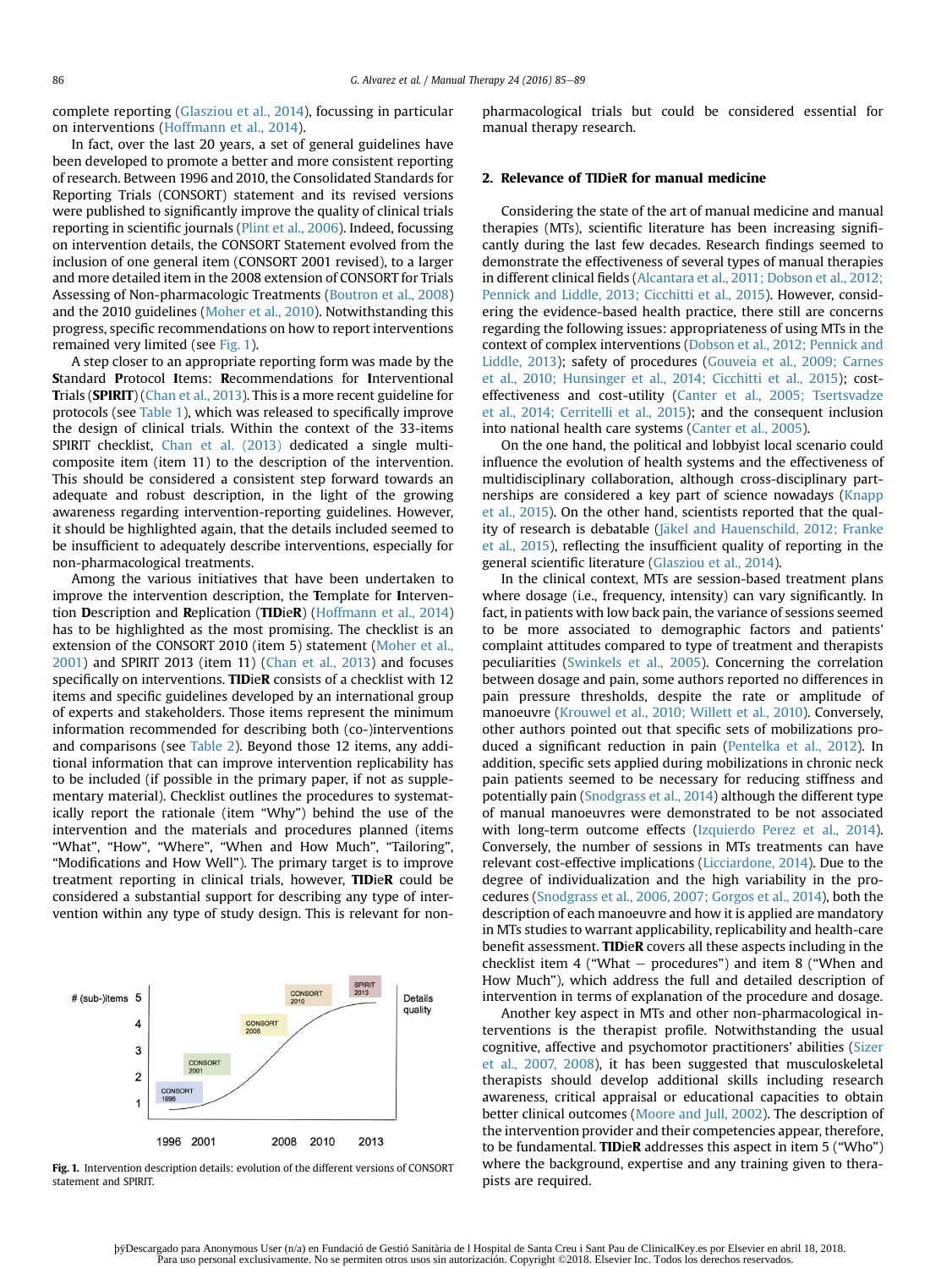G. Alvarez et al. / Manual Therapy 24 (2016) 85 $-89$  87

#### <span id="page-2-0"></span>Table 1

Guidelines highlighting the differences on reporting the intervention descriptions.

| <b>CONSORT</b><br>statement 1996                                              | Item: "Describe planned interventions<br>and their timing."                                                                                                                                                                                                                                                                                                                                                                                                                                                                                                                                                                                                                                                                                                                                                                                                                        |
|-------------------------------------------------------------------------------|------------------------------------------------------------------------------------------------------------------------------------------------------------------------------------------------------------------------------------------------------------------------------------------------------------------------------------------------------------------------------------------------------------------------------------------------------------------------------------------------------------------------------------------------------------------------------------------------------------------------------------------------------------------------------------------------------------------------------------------------------------------------------------------------------------------------------------------------------------------------------------|
| CONSORT Statement (revised) 2001                                              | Item 4: "Precise details of the interventions intended for each group and how and when they were actually<br>administered."                                                                                                                                                                                                                                                                                                                                                                                                                                                                                                                                                                                                                                                                                                                                                        |
| Extension of CONSORT for Trials<br>Assessing Nonpharmacologic Treatments 2008 | Item 4: "Precise details of both the experimental treatment and comparator.<br>The item was disaggregated into 3 subsections: item 4A) Description of the different components of the interventions<br>and, when applicable, descriptions of the procedure for tailoring the interventions to individual participants; item 4B)<br>Details of how the interventions were standardized; and item 4C) Details of how adherence of care providers with the<br>protocol was assessed or enhanced."                                                                                                                                                                                                                                                                                                                                                                                     |
| CONSORT Statement (revised) 2010                                              | Item 5: "The interventions for each group with sufficient details to allow replication, including how and when they<br>were actually administered"                                                                                                                                                                                                                                                                                                                                                                                                                                                                                                                                                                                                                                                                                                                                 |
| CONSORT 2010 explanation $&$ elaboration paper                                | "As for the description of the interventions, this document stresses the need to describe the interventions for each<br>group with sufficient details to allow replication, including how and when they were actually administered. More<br>particularly, it is also mentioned the need to describe in detail the control intervention, the characteristics of the<br>placebo and the way it was prepared, the "usual treatment" that is provided as a control group and when combined<br>interventions are used. It is also recommended in some specific cases a description of who implements the<br>intervention as the therapist itself may be part of the intervention (eg, surgery). Finally, the paper recalls that authors<br>should give details of when the interventions are applied (timing) and the duration, especially when it consists of<br>multiple components." |
| <b>SPIRIT 2013</b>                                                            | Item 11: "Interventions: 11a) Interventions for each group with sufficient detail to allow replication, including how<br>and when they will be administered; 11b) Criteria for discontinuing or modifying allocated interventions for a given<br>trial participant (eg, drug dose change in response to harms, participant request, or improving/worsening disease);<br>11c) Strategies to improve adherence to intervention protocols, and any procedures for monitoring adherence (eg,<br>drug tablet return, laboratory tests); 11d) Relevant concomitant care and interventions that are permitted or<br>prohibited during the trial."                                                                                                                                                                                                                                         |

The interest in MTs efficacy (specific treatments effects) on targeted subgroups of patients has been increasing during recent years [\(Fersum et al., 2010; Kent et al., 2010; Slater et al., 2012](#page-3-0)). From a research perspective, some authors argued that subgrouping by patient profile and tailoring interventions lead to better outcomes ([Fersum et al., 2010; Schafer et al., 2011, 2012\)](#page-3-0), whereas other scientists showed inconclusive data [\(Hoeksma et al., 2005; Kent et al.,](#page-3-0) [2005, 2010](#page-3-0)). However, in the clinical practice, MTs are mainly applied with a high degree of tailoring. This debating aspect is covered on item 9 ("Tailoring") where the adaptation, modification and tailoring of intervention according to patient's profile is taken into account. Interestingly, including this item, the TIDieR guide makes a significant advance compared to other guidelines, recognizing the peculiarities of some interventions  $-$  i.e., person-based or person-centred treatment including MTs and other nonpharmacological interventions- and claiming for a detailed treatment description. While experimental designs such as randomized clinical trials (RCTs) have been criticised by some MTs researchers ([Littlewood, 2011; Milanese, 2011](#page-3-0)) as a type of research methodology not applicable in a clinical-based context, TIDieR can be seen as a useful tool to find a better balance between internal and external validity of MTs studies.

Finally, adherence and compliance to protocol are other key aspects for a comprehensive study. Non-pharmacological interventions such as MTs are commonly used for some chronic conditions ([Reimold and Chandran, 2014; Chang et al., 2015](#page-4-0)) whose treatment can last several weeks. However, the success of interventions or research studies, which involves long-term

Table 2

|  | Items included in the Template for Intervention Description and Replication (TIDieR) checklist (Hoffmann et al., 2014). |  |  |  |  |
|--|-------------------------------------------------------------------------------------------------------------------------|--|--|--|--|
|--|-------------------------------------------------------------------------------------------------------------------------|--|--|--|--|

| No.             | Item                    | Details                                                                                                                                                                                                                                                                                        |
|-----------------|-------------------------|------------------------------------------------------------------------------------------------------------------------------------------------------------------------------------------------------------------------------------------------------------------------------------------------|
|                 | <b>Brief name</b>       | Provide the name or a phrase that describes the intervention                                                                                                                                                                                                                                   |
| 2               | Why                     | Describe any rationale, theory, or goal of the elements essential to the intervention                                                                                                                                                                                                          |
| 3               | <b>What materials</b>   | Describe any physical or informational materials used in the intervention, including those provided to participants or<br>used in intervention delivery or in training of intervention providers. Provide information on where the materials can be<br>accessed (such as online appendix, URL) |
| 4               | <b>What procedures</b>  | Describe each of the procedures, activities, and/or processes used in the intervention, including any enabling or support<br>activities                                                                                                                                                        |
| 5               | Who provided            | For each category of intervention provider (such as psychologist, nursing assistant), describe their expertise,<br>background, and any specific training given                                                                                                                                 |
| 6               | How                     | Describe the modes of delivery (such as face to face or by some other mechanism, such as internet or telephone) of the<br>intervention and whether it was provided individually or in a group                                                                                                  |
|                 | Where                   | Describe the type $(s)$ of location $(s)$ where the intervention occurred, including any necessary infrastructure or relevant<br>features                                                                                                                                                      |
| 8               | When and how much       | Describe the number of times the intervention was delivered and over what period of time including the number of<br>sessions, their schedule, and their duration, intensity, or dose                                                                                                           |
| 9               | <b>Tailoring</b>        | If the intervention was planned to be personalised, titrated or adapted, then describe what, why, when, and how                                                                                                                                                                                |
| 10 <sup>a</sup> | <b>Modifications</b>    | If the intervention was modified during the course of the study, describe the changes (what, why, when, and how)                                                                                                                                                                               |
| 11              | How well planned        | If intervention adherence or fidelity was assessed, describe how and by whom, and if any strategies were used to<br>maintain or improve fidelity, describe them                                                                                                                                |
| 12 <sup>a</sup> | <b>How well enacted</b> | If intervention adherence or fidelity was assessed, describe the extent to which the intervention was delivered as<br>planned                                                                                                                                                                  |

<sup>a</sup> If checklist is completed for a protocol, these items are not relevant to protocol and cannot be described until the study is complete.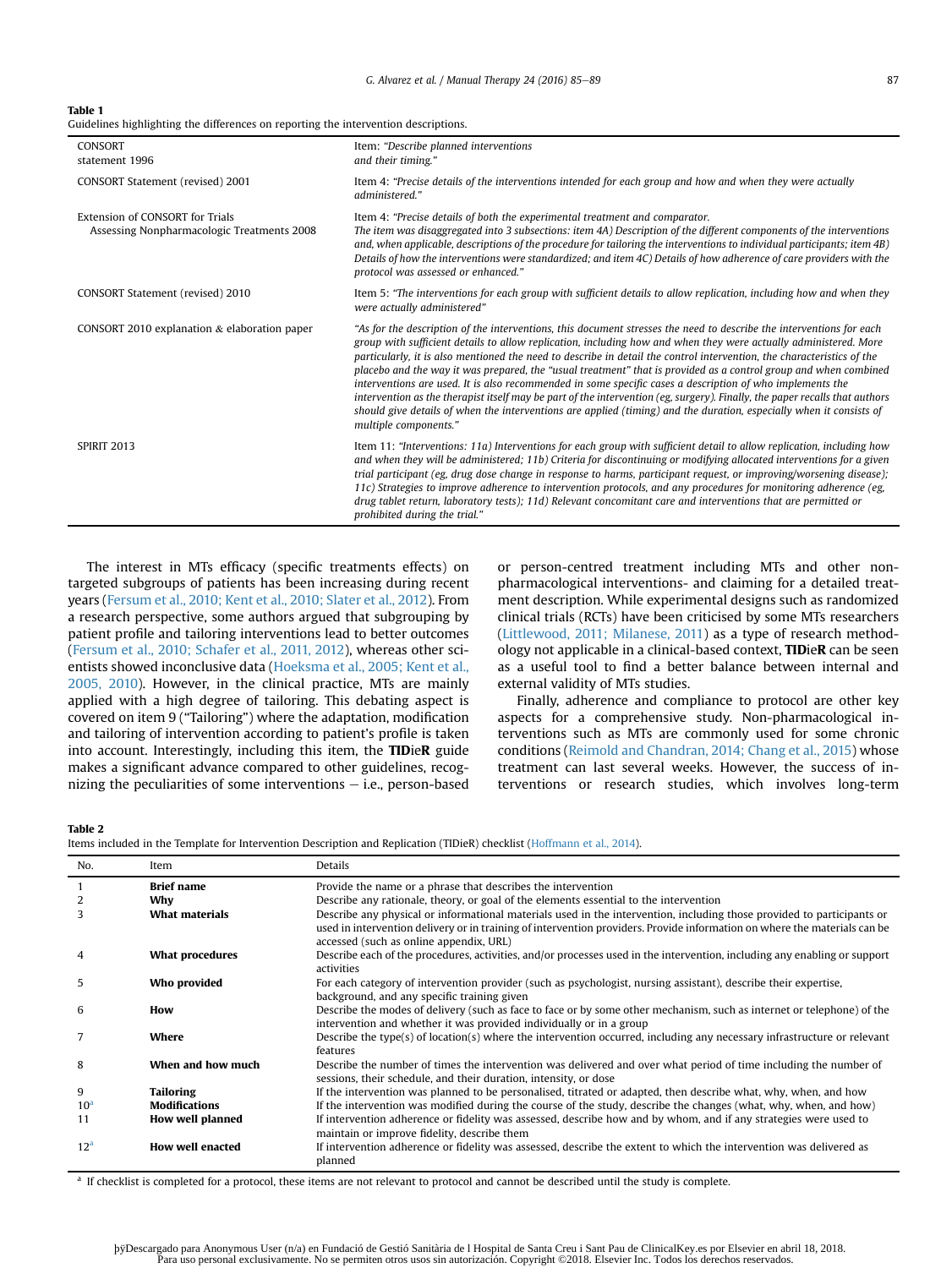<span id="page-3-0"></span>outcomes, was shown to be influenced by the degree by which patients accurately follow the study protocol [\(World Health](#page-4-0) [Organization \(WHO\), 2003; Robiner, 2005; Deutscher et al.,](#page-4-0) [2009](#page-4-0)). Adherence and compliance are, therefore, important features for setting up high-quality experimental studies. Again, **TIDieR** recognises these aspects and includes 2 items (11 and  $12 -$ "How well") to fulfil these needs ("Please refer to [Table 2](#page-2-0) here").

## 3. Implications

Improvements in the general reporting of manual interventions could have several implications. These improvements could result in a synergistic and skilful combination of different disciplines, which would help gain insights beyond current borders and generate novel solutions to complex problems. In addition, the combination of better methods applied and how they are reported can have a meaningful impact on the planning and conduction of further research in manual medicine as well as on data obtained and interpretation. As possible effects, it would lead to: a) the possibility to explore and discuss underpinning mechanisms of actions still unexplained; b) provide insights into processes that are inaccessible using current experimental techniques; c) validate predictions against experimental data, which is of utmost importance from a scientific perspective; d) suggest adaptations of health care systems to the evolution of scientific and clinical manual medicine, which can be considered an ultimate long term outcome and e) facilitate more accurate assessment in terms of costeffectiveness and cost-utility in the implementation of these disciplines.

#### 4. Conclusions

In general, TIDieR offers both researchers and clinicians a helpful and comprehensive guidance on how MT interventions have to be designed and reported taking into account the clinical complexity of MTs and the need to satisfy research gold standards. Following the TIDieR checklist would increase the probability of studies being replicated and reproduced, extending the external validity of results and yielding, potentially, the generalizability of benefits. Moreover, it can contribute to several other positive changes such as: 1) increased awareness of what is regarded as a complete description of intervention by authors and reviewers as well as by journals and editors; 2) better understanding of manual practice for external professionals, unfamiliar with the given manual medicines; 3) enhancing the scientific credibility of MTs; 4) increasing the likelihood of creating profitable cross-disciplinary and inter-disciplinary discussions; 5) defining clearer competencies, magnifying strengths or limitations to patients and for policymakers.

#### References

- [Alcantara J, Alcantara JD, Alcantara J. The chiropractic care of infants with colic: a](http://refhub.elsevier.com/S1356-689X(16)00033-3/sref1) systematic review of the literature. Explore (NY) 2011 May:  $7(3)$ :  $168-74$ .
- [Boutron I, Moher D, Altman DG, Schulz KF, Ravaud P, CONSORT Group. Extending](http://refhub.elsevier.com/S1356-689X(16)00033-3/sref2) [the CONSORT statement to randomized trials of nonpharmacologic treatment:](http://refhub.elsevier.com/S1356-689X(16)00033-3/sref2) [explanation and elaboration. Ann Intern Med 2008 Feb 19;148\(4\):295](http://refhub.elsevier.com/S1356-689X(16)00033-3/sref2)-[309.](http://refhub.elsevier.com/S1356-689X(16)00033-3/sref2)
- [Canter PH, Coon JT, Ernst E. Cost effectiveness of complementary treatments in the](http://refhub.elsevier.com/S1356-689X(16)00033-3/sref3) [United Kingdom: systematic review. BMJ 2005 Oct 15;331\(7521\):880](http://refhub.elsevier.com/S1356-689X(16)00033-3/sref3)-[1. British](http://refhub.elsevier.com/S1356-689X(16)00033-3/sref3) [Medical Journal Publishing Group.](http://refhub.elsevier.com/S1356-689X(16)00033-3/sref3)
- [Carnes D, Mars TS, Mullinger B, Froud R, Underwood M. Adverse events and manual](http://refhub.elsevier.com/S1356-689X(16)00033-3/sref4) therapy: a systematic review. Man Ther  $2010$  Aug;  $15(4)$ :  $355-63$ .
- [Cerritelli F, Pizzolorusso G, Renzetti C, Cozzolino V, D'Orazio M, Lupacchini M, et al.](http://refhub.elsevier.com/S1356-689X(16)00033-3/sref5) [A multicenter, randomized, controlled trial of osteopathic manipulative treat](http://refhub.elsevier.com/S1356-689X(16)00033-3/sref5)[ment on preterms. In: Rubens C, editor. PLoS One, 10\(5\). Public Library of Sci](http://refhub.elsevier.com/S1356-689X(16)00033-3/sref5)[ence; 2015. e0127370.](http://refhub.elsevier.com/S1356-689X(16)00033-3/sref5)
- [Chalmers I, Glasziou P. Avoidable waste in the production and reporting of research](http://refhub.elsevier.com/S1356-689X(16)00033-3/sref6) [evidence. Lancet 2009 Jul 4;374\(9683\):86](http://refhub.elsevier.com/S1356-689X(16)00033-3/sref6)-[9](http://refhub.elsevier.com/S1356-689X(16)00033-3/sref6).
- [Chan A-W, Tetzlaff JM, Gøtzsche PC, Altman DG, Mann H, Berlin JA, et al. SPIRIT 2013](http://refhub.elsevier.com/S1356-689X(16)00033-3/sref7) [explanation and elaboration: guidance for protocols of clinical trials. BMJ 2013](http://refhub.elsevier.com/S1356-689X(16)00033-3/sref7) [Jan 08;346\(15\):e7586. British Medical Journal Publishing Group](http://refhub.elsevier.com/S1356-689X(16)00033-3/sref7).
- [Chang K-L, Fillingim R, Hurley RW, Schmidt S. Chronic pain management: non](http://refhub.elsevier.com/S1356-689X(16)00033-3/sref8)pharmacological therapies for chronic pain. FP Essent 2015 May:  $432:21-6$ .
- [Cicchitti L, Martelli M, Cerritelli F. Chronic in](http://refhub.elsevier.com/S1356-689X(16)00033-3/sref9)flammatory disease and osteopathy: a [systematic review. In: d'Acquisto F, editor. PLoS One, 10\(3\). Public Library of](http://refhub.elsevier.com/S1356-689X(16)00033-3/sref9) [Science; 2015. e0121327.](http://refhub.elsevier.com/S1356-689X(16)00033-3/sref9)
- [Deutscher D, Horn SD, Dickstein R, Hart DL, Smout RJ, Gutvirtz M, et al. Associations](http://refhub.elsevier.com/S1356-689X(16)00033-3/sref10) [between treatment processes, patient characteristics, and outcomes in outpa-](http://refhub.elsevier.com/S1356-689X(16)00033-3/sref10)
- [tient physical therapy practice. Arch Phys Med Rehabil 2009 Aug;90\(8\):1349](http://refhub.elsevier.com/S1356-689X(16)00033-3/sref10)–[63](http://refhub.elsevier.com/S1356-689X(16)00033-3/sref10).<br>[Dobson D, Lucassen PLBJ, Miller JJ, Vlieger AM, Prescott P, Lewith G. Manipulative](http://refhub.elsevier.com/S1356-689X(16)00033-3/sref11) [therapies for infantile colic. In: Dobson D, editor. Cochrane Database Syst Rev,](http://refhub.elsevier.com/S1356-689X(16)00033-3/sref11) [12. Chichester, UK: John Wiley](http://refhub.elsevier.com/S1356-689X(16)00033-3/sref11) & [Sons, Ltd; 2012. CD004796](http://refhub.elsevier.com/S1356-689X(16)00033-3/sref11).
- [Douet L, Milne R, Anstee S, Habens F, Young A, Wright D. The completeness of](http://refhub.elsevier.com/S1356-689X(16)00033-3/sref12) [intervention descriptions in published National Institute of Health Research](http://refhub.elsevier.com/S1356-689X(16)00033-3/sref12) [HTA-funded trials: a cross-sectional study. BMJ Open 2014;4\(1\):e003713.](http://refhub.elsevier.com/S1356-689X(16)00033-3/sref12) [British Medical Journal Publishing Group.](http://refhub.elsevier.com/S1356-689X(16)00033-3/sref12)
- [Fersum KV, Dankaerts W, O'Sullivan PB, Maes J, Skouen JS, Bjordal JM, et al. Inte](http://refhub.elsevier.com/S1356-689X(16)00033-3/sref13)gration of subclassifi[cation strategies in randomised controlled clinical trials](http://refhub.elsevier.com/S1356-689X(16)00033-3/sref13) [evaluating manual therapy treatment and exercise therapy for non-speci](http://refhub.elsevier.com/S1356-689X(16)00033-3/sref13)fic [chronic low back pain: a systematic review. Br J Sports Med 2010 Nov;44\(14\):](http://refhub.elsevier.com/S1356-689X(16)00033-3/sref13)  $1054 - 62.$  $1054 - 62.$  $1054 - 62.$  $1054 - 62.$
- [Franke H, Fryer G, Ostelo RWJG, Kamper SJ. Muscle energy technique for non](http://refhub.elsevier.com/S1356-689X(16)00033-3/sref14)specifi[c low-back pain. In: Franke H, editor. Cochrane Database Syst Rev, 2.](http://refhub.elsevier.com/S1356-689X(16)00033-3/sref14) [Chichester, UK: John Wiley](http://refhub.elsevier.com/S1356-689X(16)00033-3/sref14) & [Sons, Ltd; 2015. CD009852](http://refhub.elsevier.com/S1356-689X(16)00033-3/sref14).
- [Glasziou P, Meats E, Heneghan C, Shepperd S. What is missing from descriptions of](http://refhub.elsevier.com/S1356-689X(16)00033-3/sref15)<br>[treatment in trials and reviews? BMJ 2008 Jun 28;336\(7659\):1472](http://refhub.elsevier.com/S1356-689X(16)00033-3/sref15)–[4. British](http://refhub.elsevier.com/S1356-689X(16)00033-3/sref15) [Medical Journal Publishing Group.](http://refhub.elsevier.com/S1356-689X(16)00033-3/sref15)
- [Glasziou P, Altman DG, Bossuyt P, Boutron I, Clarke M, Julious S, et al. Reducing](http://refhub.elsevier.com/S1356-689X(16)00033-3/sref16) [waste from incomplete or unusable reports of biomedical research. Lancet 2014](http://refhub.elsevier.com/S1356-689X(16)00033-3/sref16) Jan 18:383(9913):267-[76](http://refhub.elsevier.com/S1356-689X(16)00033-3/sref16).
- [Gorgos KS, Wasylyk NT, Van Lunen BL, Hoch MC. Inter-clinician and intra-clinician](http://refhub.elsevier.com/S1356-689X(16)00033-3/sref17) [reliability of force application during joint mobilization: a systematic review.](http://refhub.elsevier.com/S1356-689X(16)00033-3/sref17) Man Ther 2014 Apr; 19(2): 90-[6.](http://refhub.elsevier.com/S1356-689X(16)00033-3/sref17)
- [Gouveia LO, Castanho P, Ferreira JJ. Safety of chiropractic interventions: a systematic](http://refhub.elsevier.com/S1356-689X(16)00033-3/sref18) [review. Spine 2009 May 15;34\(11\):E405](http://refhub.elsevier.com/S1356-689X(16)00033-3/sref18)-[13.](http://refhub.elsevier.com/S1356-689X(16)00033-3/sref18)
- [Hoeksma HL, Dekker J, Ronday HK, Breedveld FC, Van den Ende CHM. Manual](http://refhub.elsevier.com/S1356-689X(16)00033-3/sref19) [therapy in osteoarthritis of the hip: outcome in subgroups of patients. Rheu-](http://refhub.elsevier.com/S1356-689X(16)00033-3/sref19)matology 2005 Apr; [4](http://refhub.elsevier.com/S1356-689X(16)00033-3/sref19)4(4): 461-4.
- [Hoffmann TC, Erueti C, Glasziou PP. Poor description of non-pharmacological in](http://refhub.elsevier.com/S1356-689X(16)00033-3/sref20)[terventions: analysis of consecutive sample of randomised trials. BMJ 2013 Sep](http://refhub.elsevier.com/S1356-689X(16)00033-3/sref20) [10;347\(1\):f3755](http://refhub.elsevier.com/S1356-689X(16)00033-3/sref20).
- [Hoffmann TC, Glasziou PP, Boutron I, Milne R, Perera R, Moher D, et al. Better](http://refhub.elsevier.com/S1356-689X(16)00033-3/sref21) [reporting of interventions: template for intervention description and replica](http://refhub.elsevier.com/S1356-689X(16)00033-3/sref21)[tion \(TIDieR\) checklist and guide. Br Med J 2014:g1687.](http://refhub.elsevier.com/S1356-689X(16)00033-3/sref21)
- [Hunsinger M, Smith SM, Rothstein D, McKeown A, Parkhurst M, Hertz S, et al.](http://refhub.elsevier.com/S1356-689X(16)00033-3/sref22) [Adverse event reporting in nonpharmacologic, noninterventional pain clinical](http://refhub.elsevier.com/S1356-689X(16)00033-3/sref22) [trials: ACTTION systematic review. Pain 2014 Nov;155\(11\):2253](http://refhub.elsevier.com/S1356-689X(16)00033-3/sref22)-[62.](http://refhub.elsevier.com/S1356-689X(16)00033-3/sref22)
- [Izquierdo Perez H, Alonso Perez JL, Gil Martinez A, La Touche R, Lerma-Lara S,](http://refhub.elsevier.com/S1356-689X(16)00033-3/sref23) [Commeaux Gonzalez N, et al. Is one better than another?: a randomized clinical](http://refhub.elsevier.com/S1356-689X(16)00033-3/sref23) [trial of manual therapy for patients with chronic neck pain. Man Ther 2014](http://refhub.elsevier.com/S1356-689X(16)00033-3/sref23) Jun;  $19(3)$ :  $215 - 21$ .
- Jäkel A, Hauenschild von P. A systematic review to evaluate the clinical benefi[ts of craniosacral therapy. Complement Ther Med 2012 Dec;20\(6\):](http://refhub.elsevier.com/S1356-689X(16)00033-3/sref24)  $456 - 65$  $456 - 65$
- [Kent P, Marks D, Pearson W, Keating J. Does clinician treatment choice improve the](http://refhub.elsevier.com/S1356-689X(16)00033-3/sref25) [outcomes of manual therapy for nonspeci](http://refhub.elsevier.com/S1356-689X(16)00033-3/sref25)fic low back pain? A metaanalysis. J Manipulative Physiol Ther 2005 Jun;  $28(5)$ : 312-[22.](http://refhub.elsevier.com/S1356-689X(16)00033-3/sref25)
- [Kent P, Mjosund HL, Petersen DHD. Does targeting manual therapy and/or exercise](http://refhub.elsevier.com/S1356-689X(16)00033-3/sref26) [improve patient outcomes in nonspeci](http://refhub.elsevier.com/S1356-689X(16)00033-3/sref26)fic low back pain? A systematic review. [BMC Med 2010;8\(1\):22.](http://refhub.elsevier.com/S1356-689X(16)00033-3/sref26)
- [Knapp B, Bardenet R, Bernabeu MO, Bordas R, Bruna M, Calderhead B, et al. Ten](http://refhub.elsevier.com/S1356-689X(16)00033-3/sref27) [simple rules for a successful cross-disciplinary collaboration. PLoS Comput Biol](http://refhub.elsevier.com/S1356-689X(16)00033-3/sref27) [2015 Apr;11\(4\):e1004214. Public Library of Science](http://refhub.elsevier.com/S1356-689X(16)00033-3/sref27).
- [Krouwel O, Hebron C, Willett E. An investigation into the potential hypoalgesic](http://refhub.elsevier.com/S1356-689X(16)00033-3/sref28) [effects of different amplitudes of Pa mobilisations on the lumbar spine as](http://refhub.elsevier.com/S1356-689X(16)00033-3/sref28) measured by pressure pain thresholds (PPT). Man Ther 2010 Feb;  $15(1)$ :  $7-12$ .
- [Licciardone JC. Short-term dosing of manual therapies for chronic low back pain.](http://refhub.elsevier.com/S1356-689X(16)00033-3/sref29) [Spine J 2014 Jun 1;14\(6\):1085](http://refhub.elsevier.com/S1356-689X(16)00033-3/sref29)-[6.](http://refhub.elsevier.com/S1356-689X(16)00033-3/sref29)
- Littlewood C. The RCT means nothing to me! Man Ther  $2011$  Dec;  $16(6)$ :  $614-7$ . [Milanese S. The use of RCT's in manual therapy](http://refhub.elsevier.com/S1356-689X(16)00033-3/sref31)  $-$  [are we trying to](http://refhub.elsevier.com/S1356-689X(16)00033-3/sref31) fit a round peg into a square hole? Man Ther 2011 Jan  $8,16(4):403-5$ .
- [Moher D, Schulz KF, Altman DG. The CONSORT statement: revised recommenda](http://refhub.elsevier.com/S1356-689X(16)00033-3/sref32)[tions for improving the quality of reports of parallel-group randomised trials.](http://refhub.elsevier.com/S1356-689X(16)00033-3/sref32) [The Lancet 2001 Apr;357\(9263\):1191](http://refhub.elsevier.com/S1356-689X(16)00033-3/sref32)-[4](http://refhub.elsevier.com/S1356-689X(16)00033-3/sref32).
- [Moher D, Hopewell S, Schulz KF, Montori V, G](http://refhub.elsevier.com/S1356-689X(16)00033-3/sref33)ø[tzsche PC, Devereaux PJ, et al.](http://refhub.elsevier.com/S1356-689X(16)00033-3/sref33) [CONSORT 2010 explanation and elaboration: updated guidelines for reporting](http://refhub.elsevier.com/S1356-689X(16)00033-3/sref33) [parallel group randomised trials. BMJ 2010 Mar 23;340\(1\):c869.](http://refhub.elsevier.com/S1356-689X(16)00033-3/sref33)
- Moore A, Jull G. Refl[ections on the musculoskeletal therapists' multifaceted role and](http://refhub.elsevier.com/S1356-689X(16)00033-3/sref34) influences on treatment outcomes. Man Ther  $2002;7(3):119-20$ .
- [Pennick V, Liddle SD. Interventions for preventing and treating pelvic and back pain](http://refhub.elsevier.com/S1356-689X(16)00033-3/sref35) [in pregnancy. In: Pennick V, editor. Cochrane Database Syst Rev, 8. Chichester,](http://refhub.elsevier.com/S1356-689X(16)00033-3/sref35) [UK: John Wiley](http://refhub.elsevier.com/S1356-689X(16)00033-3/sref35) & [Sons, Ltd; 2013. CD001139.](http://refhub.elsevier.com/S1356-689X(16)00033-3/sref35)